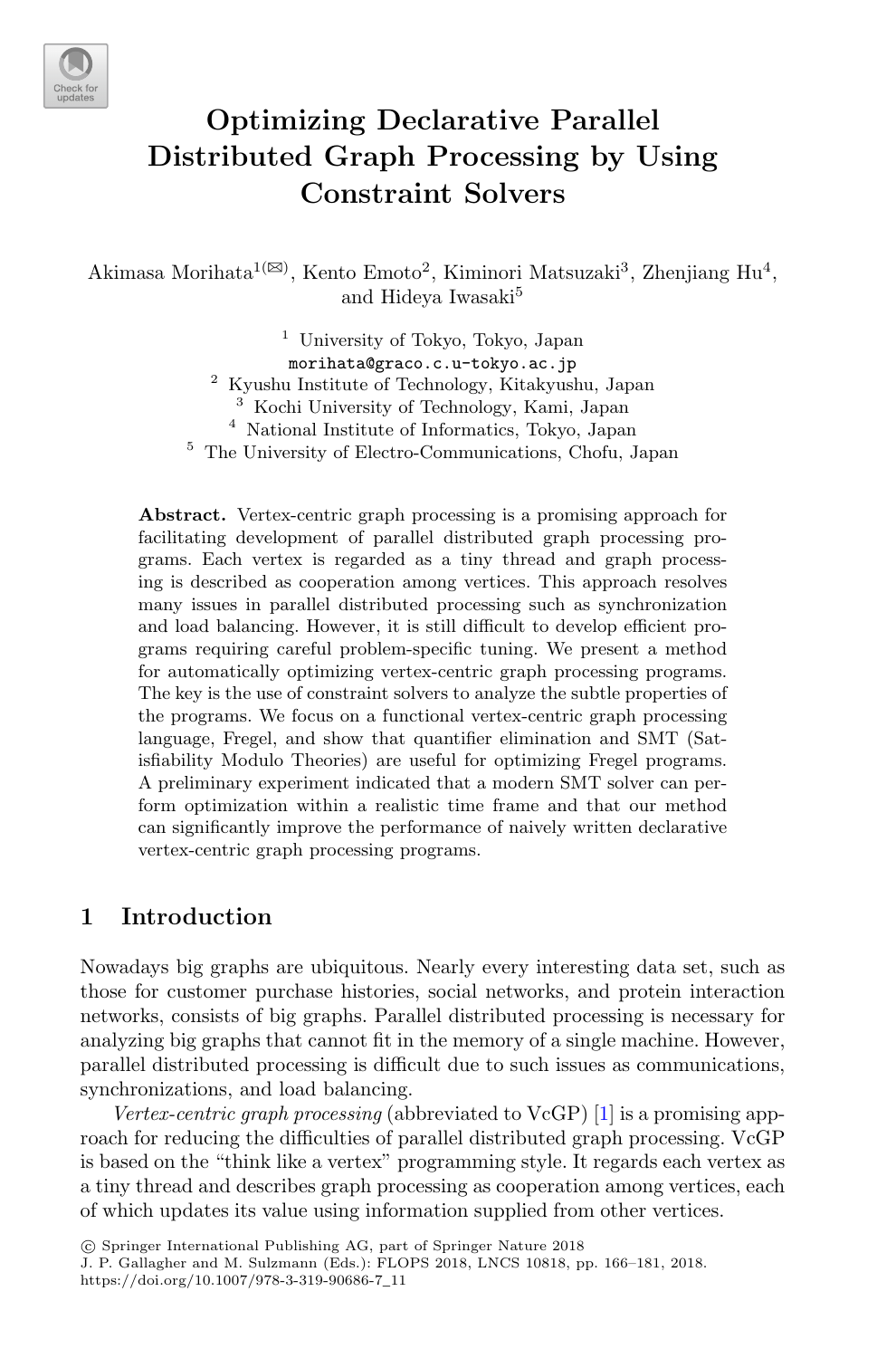

<span id="page-1-0"></span>**Fig. 1.** Vertex-centric SSSP: doubly-circled vertex denotes source, and framed numbers denote messages.

As an example, consider the following algorithm illustrated in Fig. [1](#page-1-0) for the single-source shortest path problem (SSSP).

- First, the source vertex is assigned 0, and the other vertices are assigned  $\infty$ . The values are the estimated distances from the source vertex  $(Fig. 1(a))$  $(Fig. 1(a))$  $(Fig. 1(a))$ .
- Then, each vertex sends the estimated distances to its neighbors and updates its value if it receives a shorter distance (Fig. [1\(](#page-1-0)b–c)).
- The previous step is repeated until all the values are no longer changed  $(Fig 1(d)).$  $(Fig 1(d)).$  $(Fig 1(d)).$

A VcGP framework executes programs in a distributed environment. Vertices (and accordingly edges) are distributed among computational nodes. At every step, every computational node simultaneously updates the values of its vertices in accordance with the specified computation. Computational nodes exchange messages if information of other nodes is necessary. The VcGP approach releases programmers from such typical difficulties as communication, synchronization, and load balancing, and makes it easier to write *runnable* parallel distributed graph processing programs.

Although the VcGP approach is beneficial, it is still difficult to achieve *efficiency*. Natural VcGP programs tend to be slow. For instance, there is room for improvement in the above SSSP algorithm.

- It is unnecessary to process all vertices at every step; it is sufficient to process only those vertices for which values are updated. Similarly, it is unnecessary for all vertices to communicate their neighbors at every step.
- We have adopted *synchronous* execution: each vertex is processed exactly once at each step. One can instead adopt *asynchronous* execution, which processes vertices without synchronization barriers. The relative efficiencies of these two approaches depend on the situation. For SSSP, both executions lead to the same solution, and combining the two approaches may improve performance.
- The algorithm is essentially the Bellman-Ford algorithm, whose work is  $O(n^2)$ , where *n* is the size of the graph. Processing near-source vertices prior to distant ones, like Dijkstra's algorithm, may reduce the amount of work because the work of Dijkstra's algorithm is  $O(n \log n)$ .

These inefficiencies have already been known, and several frameworks have been proposed to remove them  $[1-7]$  $[1-7]$ . For instance, the Pregel framework  $[1]$  enables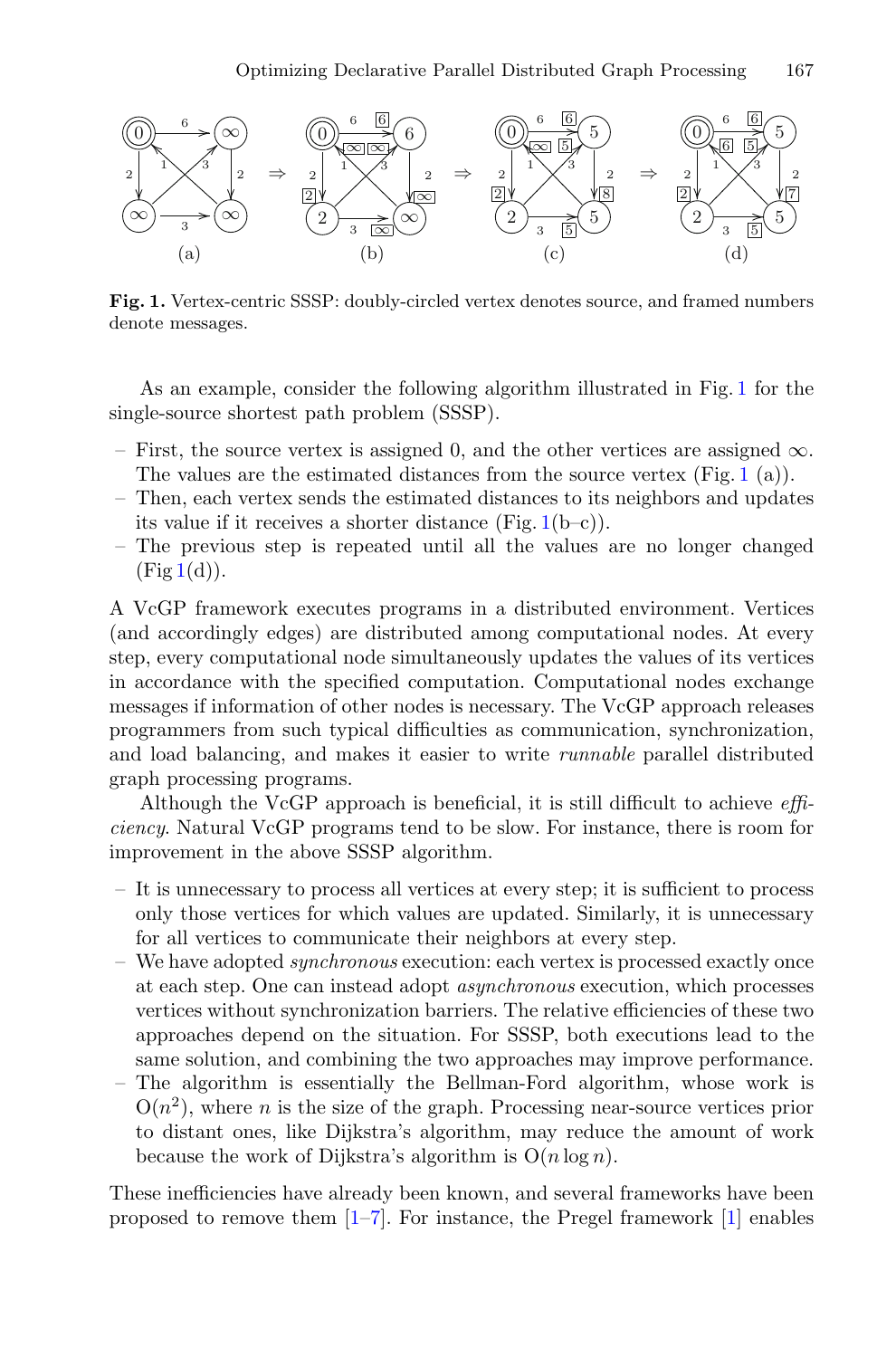us to *inactivate* vertices so that they are ignored by the runtime system until they receive a new message. However, it remains the programmer's responsibility to be aware of these inefficiencies and to mitigate them by using available functionalities. This is fairly difficult because these inefficiencies and potential improvements may be hidden by nontrivial problem-specific properties.

We have developed a method for automatically removing such inefficiencies from naive programs written in a functional VcGP language, Fregel [\[8\]](#page-14-1). The key is the use of modern constraint solvers for identifying potential optimizations. The declarative nature of Fregel enables optimizations to be directly reduced to constraint solving problems. We focused on four optimizations.

- Eliminating redundant communications (Sect. [3.1\)](#page-4-0).
- Inactivating vertices that do not need to be processed (Sect. [3.2\)](#page-6-0).
- Removing synchronization barriers and thereby enabling asynchronous execution (Sect. [3.3\)](#page-7-0).
- Introducing priorities for processing vertices (Sect. [3.4\)](#page-8-0).

Our approach is not specific to these optimizations for Fregel programs. Nontrivial optimizations on declarative VcGP languages will be implemented similarly if they are formalized as constraint solving problems.

We considered the use of two different constraint solving methods: quantifier elimination (QE) [\[9](#page-14-2)] and satisfiability modulo theories (SMT) [\[10\]](#page-14-3). The former enables the use of arbitrary quantifier nesting and can generate the program fragments that are necessary for the optimizations; therefore, it is suitable for formalizing optimizations. However, it is less practical because of its high computational cost. We thus use SMT solvers as a practical implementation method that captures typical cases. An experiment using a proof-of-concept implementation demonstrated that a modern SMT solver can perform the optimizations within a realistic time frame and that the optimizations led to significant performance improvement (Sect. [4\)](#page-10-0).

# **2 Fregel: Functional VcGP Language**

#### **2.1 Pregel**

Pregel [\[1](#page-13-0)] is a pioneering VcGP framework. We review it first because the following systems were strongly influenced.

A Pregel program essentially consists of a function that is invoked by each vertex at each step. It usually updates the values stored in vertices using the following functionalities.

- A vertex can send messages usually to adjacent vertices. The message is available on the destination at the next step.
- A vertex can inactivate itself. The runtime system skips processing of inactive vertices. An inactive vertex is reactivated if it receives a message.
- A vertex can read a summary showing the total sum, average, etc. of all active vertices. This functionality is called an *aggregator*.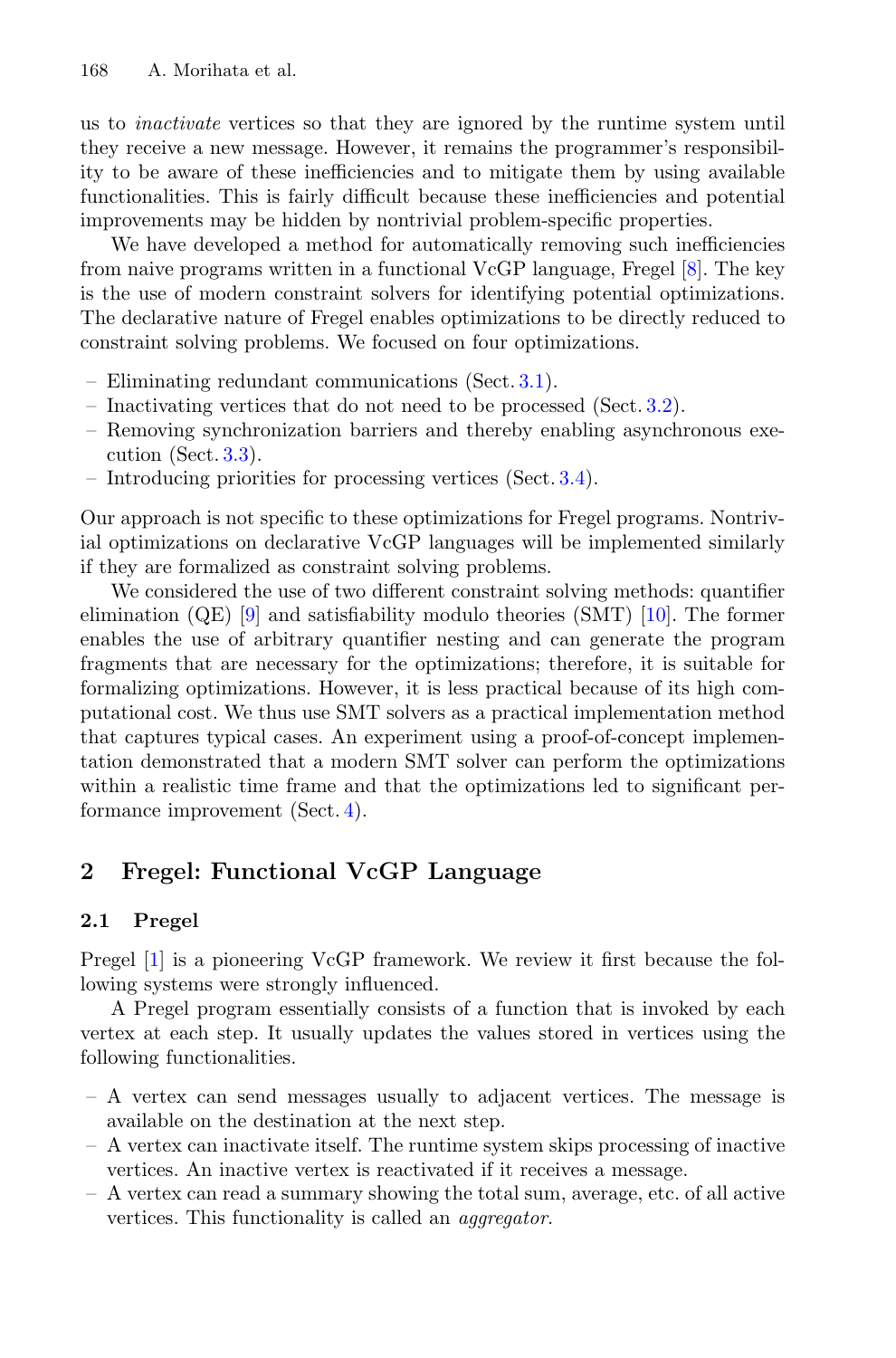```
sssp g = let init v = if v is the source vertex then 0 else \inftystep v prev = let m = minimum [prev u + e | (e,u) \le is v]
                   in min (prev v) m
in fregel init step Fix g
```
<span id="page-3-1"></span>**Fig. 2.** Fregel pseudo-program for single-source shortest path problem.

Pregel is based on the bulk synchronous parallel (BSP) model [\[11\]](#page-14-4). Computations on the BSP model consists of a series of supersteps. A superstep is a local computation (i.e., invocation of the function by each vertex) followed by a synchronization barrier that guarantees message arrival. Because of the adop-tion of the BSP model, computation of a Pregel program is deterministic<sup>[1](#page-3-0)</sup>: every vertex can be processed simultaneously without any race conditions. A Pregel program terminates when all vertices become inactive.

#### **2.2 Fregel**

Fregel [\[8](#page-14-1)] is a functional VcGP language. It is a subset of Haskell and enables VcGP programs to be easily written using graph-processing higher-order functions that conceal side effects including communication and vertex inactivation.

Figure [2](#page-3-1) shows a pseudo-program for SSSP. For readability, we focus on the core functionality of Fregel and accordingly use a simplified syntax.

The core of Fregel is the graph processing higher-order function fregel. Its first parameter, init :: Vertex  $\rightarrow$  Int in Fig. [2,](#page-3-1) is applied to each vertex at the initial step. The second one, step :: Vertex -> (Vertex -> Int) -> Int, is used at the subsequent steps. The function step takes vertex v and a table, prev :: Vertex -> Int, which stores the results of the previous step. A vertex may access results of neighbor vertices using the table and a special function called a *generator*. The program in Fig. [2](#page-3-1) uses is :: Vertex -> [(Edge, Vertex)], which enumerates every neighbor with an edge that leads to the neighbor. Other generators can express other communication patterns including aggregators. Since information read from the neighbors essentially forms a multiset, the information should be summarized not by using a conventional list operation but by using an associative commutative binary operation such as sum and minimum. The operation should have the unit needed for dealing with an isolated vertex. The third parameter of fregel, namely Fix, shows that the computation terminates when the result of the current step is the same as that of the previous one. Note that Fregel has no construct for inactivating vertices.

The Fregel compiler translates a Fregel program into a Java program runnable on Giraph<sup>[2](#page-3-2)</sup>. The functionalities of Giraph are nearly the same as those of Pregel. An access to a neighbor's previous value using the prev table and a generator is compiled to message exchange if the target vertex is located in a different computational node. Calculating new vertex values using neighbors' previous values naturally corresponds to a superstep in the BSP model.

 $1$  Except for the order of arrival messages.

<span id="page-3-2"></span><span id="page-3-0"></span><sup>2</sup> Apache Giraph: [http://giraph.apache.org/.](http://giraph.apache.org/)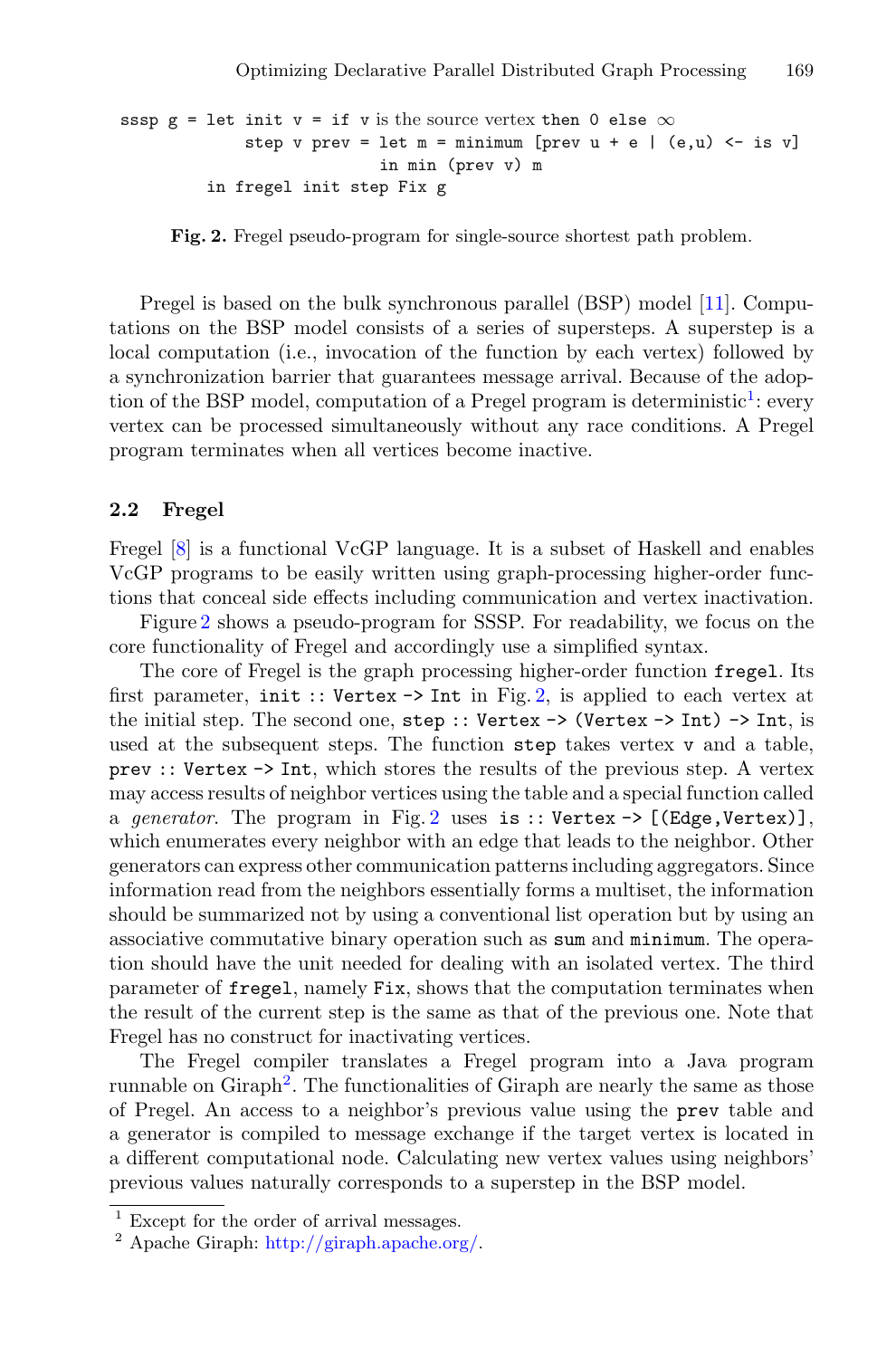step v prev = let 
$$
c_1 = \bigoplus_1 [f_1(e, prev u) | (e, u) \leftarrow is v, p_1(prev u)]
$$
  
\n:  
\n:  
\n $c_n = \bigoplus_n [f_n(e, prev u) | (e, u) \leftarrow is v, p_n(prev u)]$   
\n $in g(prev v, c_1, ..., c_m)$ 

<span id="page-4-1"></span>**Fig. 3.** Target program for optimization

# **3 Optimizing Fregel Programs**

Here we describe optimizations for programs written using a fregel function. We refer to the second parameter, i.e., the one invoked at the non-initial steps, as step, and assume that it is written in the form shown in Fig. [3.](#page-4-1) In the program,  $f_i$ ,  $p_i$ , and  $\bigoplus_i (1 \leq i \leq n)$  respectively represent computation over each neighbor's information, the condition showing the necessity of sending the information, and the operator used to summarize the information.  $q$  denotes the calculation of the new value of the vertex. For simplicity, we assume the termination condition is Fix and only the is function is used as a generator. We discuss these limitations in Sect. [3.5.](#page-9-0)

We use SSSP as a running example. For SSSP in Fig. [2,](#page-3-1)  $n = 1$ ,  $f_1 = (+)$ ,  $g = (\bigoplus_1) = \min$ , and  $p_1(x) = \text{True}$ .

#### <span id="page-4-0"></span>**3.1 Reducing Communication**

Since accesses of a neighbor's information are compiled to message exchange, modifying the condition  $p_i$  and thereby avoiding unnecessary accesses reduces the amount of communications. In the following discussion, we focus on reducing communications caused by the k-th access expressed by  $f_k$ ,  $p_k$ , and  $\bigoplus_k$ . Our strategy is to formalize the situation in which optimization is possible and then to use constraint solvers to implement the optimization.

**Formulation.** Let  $\dot{u}$  be the value of the message-sending vertex, and consider formulating the necessity of sending  $\dot{u}$ . The following property naturally formulates that sending  $\dot{u}$  does not affect the computation on the destination vertex.

$$
\forall v, e, w_1, \dots, w_n.
$$
  
 
$$
g(v, w_1, \dots, w_n) = g(v, w_1, \dots, w_{k-1}, w_k \oplus_k f_k(e, \dot{u}), w_{k+1}, \dots, w_n)
$$
 (1)

Though correct, this property is not sufficient in practice, as the following example shows.

*Example: SSSP.* For SSSP, Property [\(1\)](#page-4-2) is instantiated as

<span id="page-4-2"></span>
$$
\forall v, e, w. \ \min(v, w) = \min(v, \min(w, e + u)).
$$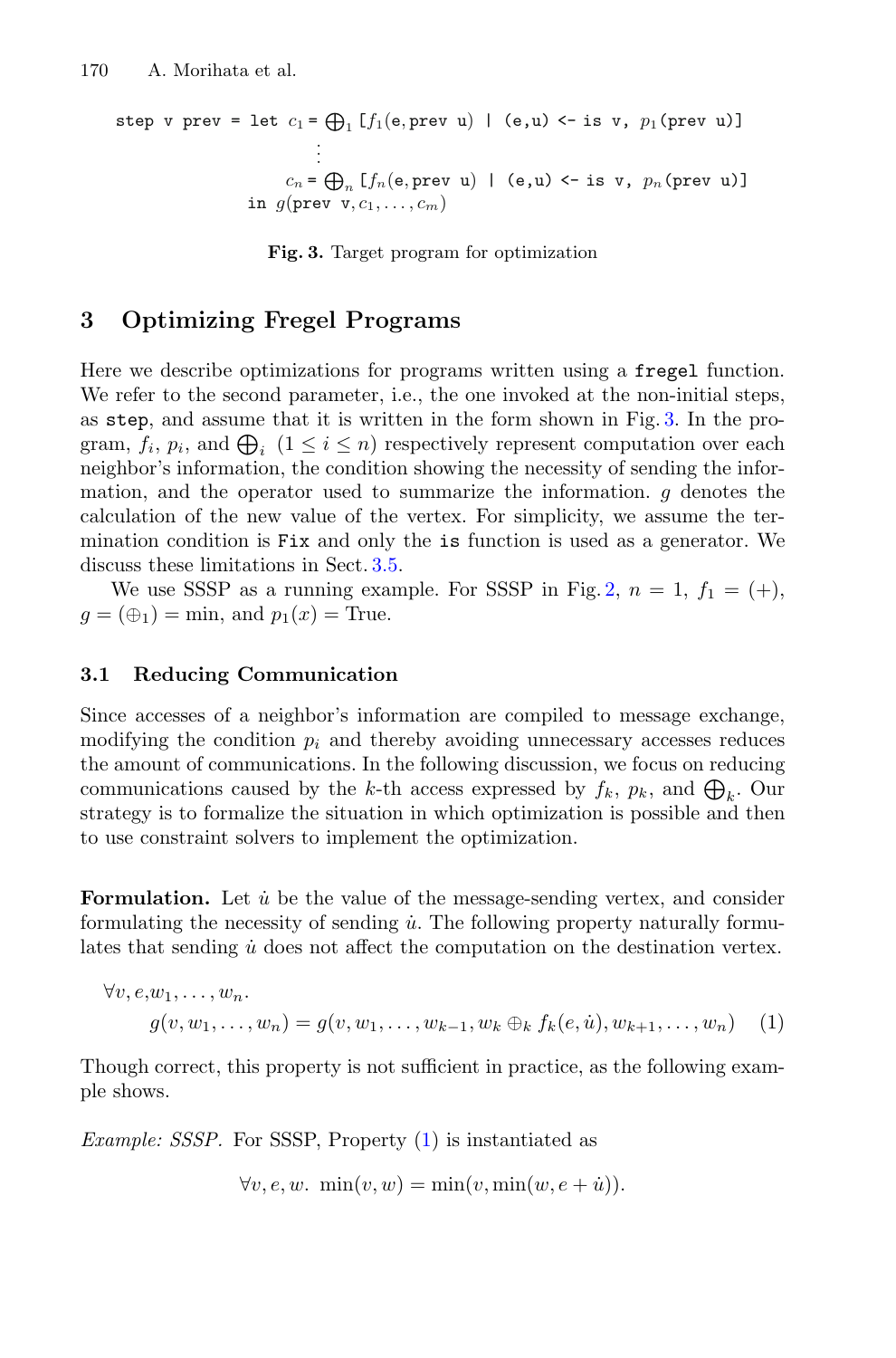This is equivalent to  $\dot{u} = \infty$ , which means that a vertex can skip message sending if its value is  $\infty$ . This result is not satisfactory because a vertex can skip message sending if its value is unchanged from the previous step.

For capturing the case of SSSP, we need a more general formulation that takes the previous value into account. A vertex may be able to skip message sending if sufficient information had been sent at the previous step. The following formula captures the idea. Here,  $\dot{u}$  and  $\ddot{u}$  respectively denote the current and previous values of the vertex.

$$
\forall v, e, w_1, \dots, w_n, w'_1, \dots, w'_n.
$$
  
\n
$$
g(v', w'_1, \dots, w'_n) = g(v', w'_1, \dots, w'_k \oplus_k f_k(e, \dot{u}), w'_{k+1} \dots, w'_n)
$$
  
\nwhere  $v' = g(v, w_1, \dots, w_k \oplus_k f_k(e, \ddot{u}), w_{k+1} \dots, w_n)$  (2)

This is a generalization of Property  $(1)$ . The necessity of  $\dot{u}$  is checked on the basis of the premise that the message-receiving vertex (which has value  $v'$ ) took into account the previous value  $\ddot{u}$  of the message-sending vertex.

*Example: SSSP (Contd).* Property [\(2\)](#page-5-0) is instantiated as

<span id="page-5-0"></span>
$$
\forall v, e, w, w'. \min(v', w') = \min(v', \min(w', e + \dot{u}))
$$
  
where  $v' = \min(v, \min(w, e + \ddot{u})).$ 

This is equivalent to  $\dot{u} \geq \ddot{u}$ : a vertex can skip communication when the current value is not smaller than the previous one. Since the current value is always not larger than the previous one, this is equivalent to  $\dot{u} = \ddot{u}$ .

**Implementation Using Constraint Solvers.** We could implement the optimization by checking Property [\(2\)](#page-5-0) dynamically for each vertex. However, since Property  $(2)$  consists of quantifiers, its evaluation is likely impossible or very slow. To obtain efficient codes, we need a method for *synthesizing a simple, especially quantifier-free, formula* that is equivalent to (or expressing a sufficient condition of) the property. For this purpose, we use constraint solvers.

QE translates a formula into a quantifier-free equivalent. For example, it may translate  $\forall x. x^2 + ax + b \ge 0$  into  $4b - a^2 \ge 0$ . While QE is theoretically ideal for our purpose, there are three reasons that using QE solvers may be impractical. First, there are only a few formal systems for which QE procedures are known. Second, QE procedures are usually very slow. Third, current implementations of QE tend to be experimental. Nevertheless, it is worthwhile to formulate the optimizations as QE because these problems may one day be solved.

As a more practical implementation, we propose using SMT instead of QE. Given a closed formula consisting of only one kind of quantifier, SMT checks (i.e., does not translate) whether it is satisfiable. For example, it may answer "yes" for  $\forall x, a$ .  $x^2 + ax + a^2 \geq 0$ . Recently efficient SMT solvers are intensively developed and used in many applications.

There are two problems in using SMT for checking Property [\(2\)](#page-5-0). The property contains free variables,  $\dot{u}$  and  $\ddot{u}$ , and moreover, SMT solvers are unable to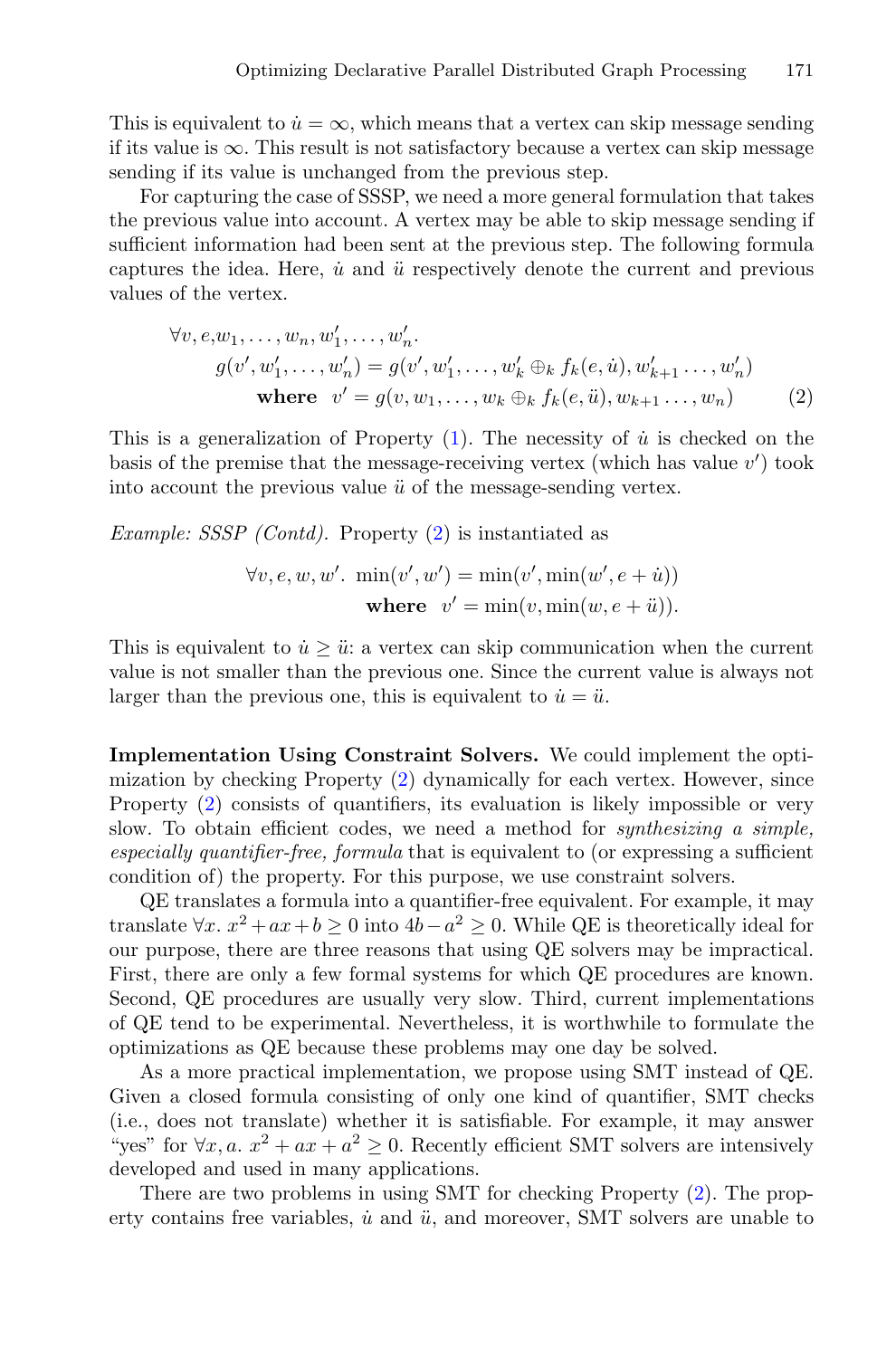```
sssp g =let init v = (if \nvert v \nvert) is the source vertex then 0 else \infty. False)
step v prev = let m = minimum [fst (prev u) + e |
                                    (e, u) \leq -is \ v, not (snd (prev u))]
                     v' = min (fst (prev v)) m
                in (v', v') == \text{fst (prev v)}in fregel init step Fix g
```
<span id="page-6-1"></span>**Fig. 4.** Fregel SSSP program obtained by communication reduction, where fst and snd respectively denote extraction of the first and second components from a pair.

synthesize a simple formula. To overcome these problems, we prepare templates of simple formulae, such as  $\dot{u} = \ddot{u}$ . If the SMT solver guarantees that a template is a sufficient condition of Property  $(2)$ , we insert the negation of the template into  $p_k$ . The effectiveness of this approach relies on the generality of the template. We believe  $\dot{u} = \ddot{u}$  captures most practical cases. Other useful templates include natural comparisons on  $\dot{u}$  and  $\ddot{u}$ , such as  $\geq$  and/or  $\leq$  on numbers and lexicographic orders on tuples.

*Example: SSSP.* We instruct an SMT solver to check the following formula.

$$
\forall \dot{u}, \ddot{u}, v, e, w, w'. \ (\dot{u} = \ddot{u}) \Rightarrow (\min(v', w') = \min(v', \min(w', e + \dot{u}))
$$
\n
$$
\text{where } v' = \min(v, \min(w, e + \ddot{u})))
$$

The solver verifies the condition. We thus modify the program as follows. We instruct each vertex to check and remember the truth of the template; then, we modify  $p_1$  so that it checks the remembered truth. Figure [4](#page-6-1) shows the optimized program. Each node value is a pair,  $\dot{u} = (d, b)$ , where d and b respectively denote the estimated distance from the source and whether the value has been changed.

#### <span id="page-6-0"></span>**3.2 Inactivating Vertices**

Next we discuss inactivating vertices. Inactive vertices do nothing (including any message sending) unless they receive a new message. This optimization should be applied after communication reduction optimization described in Sect. [3.1](#page-4-0) because we cannot inactivate vertices that send a message.

A vertex is inactivated if the following condition holds: unless the vertex receives a message, its value does not change and it does not need to send a message. The optimization condition is thus formalized as

<span id="page-6-2"></span>
$$
\left(\bigwedge_{1\leq i\leq n}\neg p_i(\dot{u})\right)\wedge\left(g(\dot{u},\iota_1,\ldots,\iota_n)=\dot{u}\right),\tag{3}
$$

where each  $\iota_i$  (1  $\leq i \leq n$ ) is the unit of  $\bigoplus_i$  and corresponds to the absence of messages. Since Property [3](#page-6-2) contains no quantifier, this optimization can be implemented without the use of a constraint solver.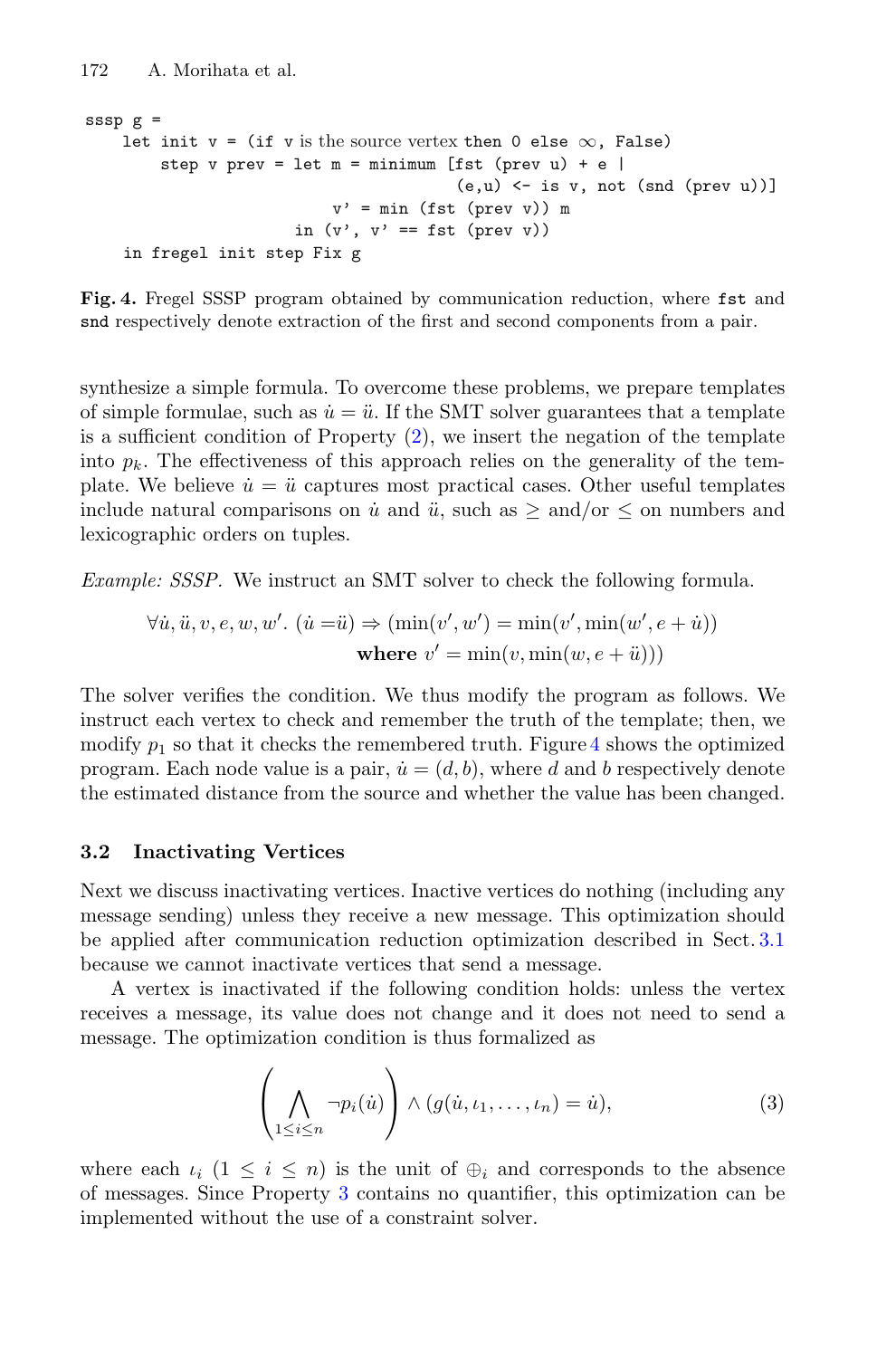*Example: SSSP.* For the SSSP in Fig. [4,](#page-6-1) Property  $(3)$  is instantiated to  $b \wedge$  $(\min(d,\infty) = d)$  where  $\dot{u} = (d, b)$ , which is equivalent to b where  $\dot{u} = (d, b)$ . In short, a vertex can be inactivated if its value is the same as the previous one.

#### <span id="page-7-0"></span>**3.3 Removing Barriers**

Recall that the execution of Fregel is based on the BSP model. Each local computation is followed by a synchronization barrier. Though this makes program behaviors deterministic and more understandable, barriers may make execution slower especially when there are many computational nodes. For most graph algorithms including SSSP, asynchronous barrier-less execution and synchronous barrier-full execution yield the same result; thus, barriers are unnecessary.

The flexibility of asynchronous execution enables further optimizations such as vertex splitting (also known as vertex mirroring) [\[12](#page-14-5)[,13](#page-14-6)]. Practical graphs often contain vertices that have too many edges, and such vertices form a bottleneck in VcGP. Vertex splitting resolves the bottleneck by splitting these vertices and distributing their edges among the computational nodes. With synchronous execution, vertex splitting requires an additional phase for every step to merge the messages sent to the split vertices. With asynchronous execution, the additional phase is unnecessary because message delay does not matter. Another possible optimization is to repeatedly process vertices in the same computational node before sending messages to other nodes. This optimization is related to subgraph-centric (or neighborhood-centric) approaches [\[4](#page-13-1)[,5](#page-13-2)] in which not vertices but subgraphs are the target of parallel processing.

We have developed a method that automatically guarantees equivalence between synchronous and asynchronous execution. We first present the following lemma. Its proof is obvious and thus omitted.

<span id="page-7-1"></span>**Lemma 1.** For functions h, h' and a binary relation  $\prec$ , three conditions are *assumed:*

**Monotonicity of**  $h: \forall x, y \in (x \leq y) \Rightarrow (h(x) \leq h(y)).$ **Ordering of** h **and**  $h'$ :  $\forall x \cdot (x \leq h'(x)) \land (h'(x) \leq h(x))$ . Antisymmetry of  $\preceq$ :  $\forall x, y$ .  $(x \preceq y \land y \preceq x) \Rightarrow (x = y)$ *.* 

*Then,*  $h^*(x) = h^*(h'(x))$  *holds for any* x*, where*  $h^*$  *is defined by*  $h^*(x) = z \iff$  $(h(z) = z) \wedge (z = h(h(\cdots(h(x))\cdots))).$ 

We apply Lemma [1](#page-7-1) as follows. We regard  $h$  as a complete one-step processing of the graph. Similarly, we regard  $h'$  as a partial processing in which some vertices and messages are skipped. We regard asynchronous execution as a series of partial processing. Lemma [1](#page-7-1) guarantees that a partial processing does not change the result; then, by induction, asynchronous execution does not as well.

Lemma [1](#page-7-1) requires an appropriate binary relation,  $\preceq$ . From the ordering between  $h$  and  $h'$ , a natural candidate is the comparison of the progress in computation:  $g_1 \preceq g_2$  indicates that graph  $g_2$  can be obtained by processing computation from  $g_1$  $g_1$ . Another issue for using Lemma 1 is the gap between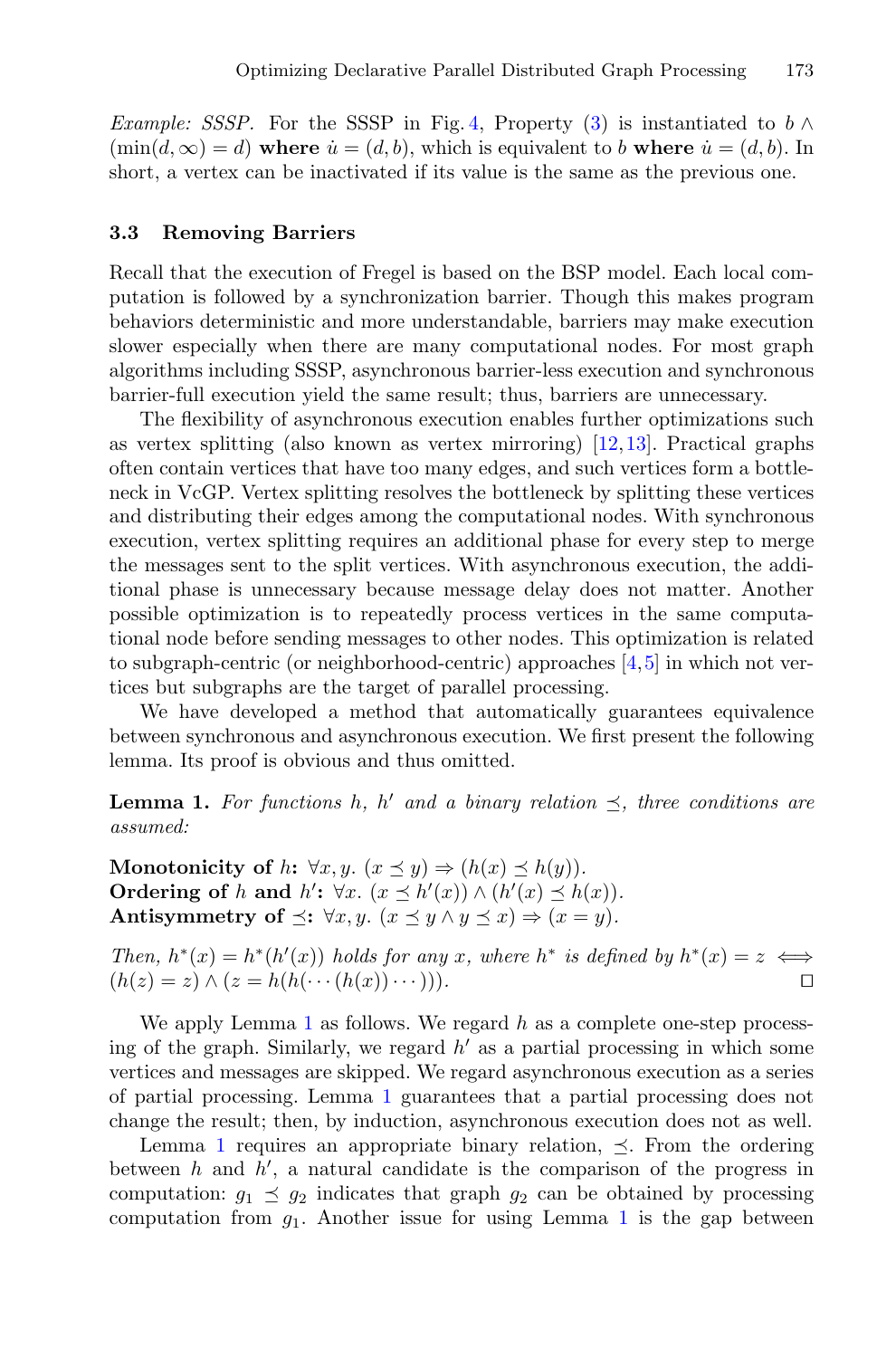graph processing and vertex processing. While  $h, h',$  and  $\preceq$  deal with graphs, we would like to consider vertex-processing functions. The following lemma bridges the gap. For simplicity, we assume that the step function contains only one access of neighbor's information.

<span id="page-8-1"></span>**Lemma 2.** For the step function, let  $\prec$  be a binary relation defined by  $x \prec$  $y \iff (\exists m. y = g(x, m))$ . Three conditions are assumed:

 $- \forall x, m, m'. g(x, m \oplus m') = g(g(x, m), m').$  $-\forall x, y \in (x \prec y \land y \prec x) \Rightarrow (x = y).$  $-\forall x, y, z.$   $(x \preceq y) \Rightarrow (g(z, x) \preceq g(z, y)).$ 

*Then,*  $h_{\text{step}}$ ,  $h'_{\text{step}}$ , and  $\leq$  *c satisfy the premise of Lemma [1,](#page-7-1) where the first two are respectively complete and partial one-step processing over the graph by* step *and the last one compares graphs based on vertex-wise comparison using*  $\leq$ .

*Proof (sketch)*. The first condition and the definition of  $\preceq$  guarantee the ordering between  $h_{\text{step}}$  and  $h'_{\text{step}}$ . The antisymmetry of  $\leq_{\mathsf{G}}$  easily follows from the second condition. The third condition together with the first one and the commutativity of  $\oplus$  guarantees the monotonicity of  $h_{\text{sten}}$ .

The first condition of Lemma [2](#page-8-1) can be taken to mean that message delay is not harmful. This is a natural requirement for asynchronous execution.

*Example: SSSP.* For SSSP, the definition of the relation  $\preceq$  is instantiated as  $x \preceq y \iff \exists w \text{. } \min\{x, w\} = y$ , which is equivalent to  $x \geq y$ . Therefore, confirming the three conditions is easy.

**Implementation.** The first and second conditions can be checked using either QE or SMT. Note that the second is equivalent to  $\forall x, m, w$ .  $(q(q(x, m), w))$  $(x, x) \Rightarrow (g(x, m) = x)$ , where y is expressed as  $g(x, m)$ . Since the definition of  $\preceq$ contains an existential quantifier, the third condition cannot be directly checked using SMT. When using an SMT solver, we may instead check the following sufficient condition.

$$
\forall x,y,z.~(x\preceq y)\Rightarrow (g(g(z,x),y)=g(z,y))
$$

This can be read to mean that the old result,  $x$ , can be "overwritten" by the newer result, y. This is also natural in asynchronous execution.

#### <span id="page-8-0"></span>**3.4 Prioritized Execution**

Another interesting optimization asynchronous execution enables is prioritized execution [\[3](#page-13-3)[,6](#page-14-7),[7\]](#page-14-0). For example in SSSP, a prioritized execution may more intensively process vertices nearer to the source, like Dijkstra's algorithm.

Prioritized execution typically focuses on vertices whose values are *nearer* to the final outcome and thus likely contribute to the final outcome of other vertices.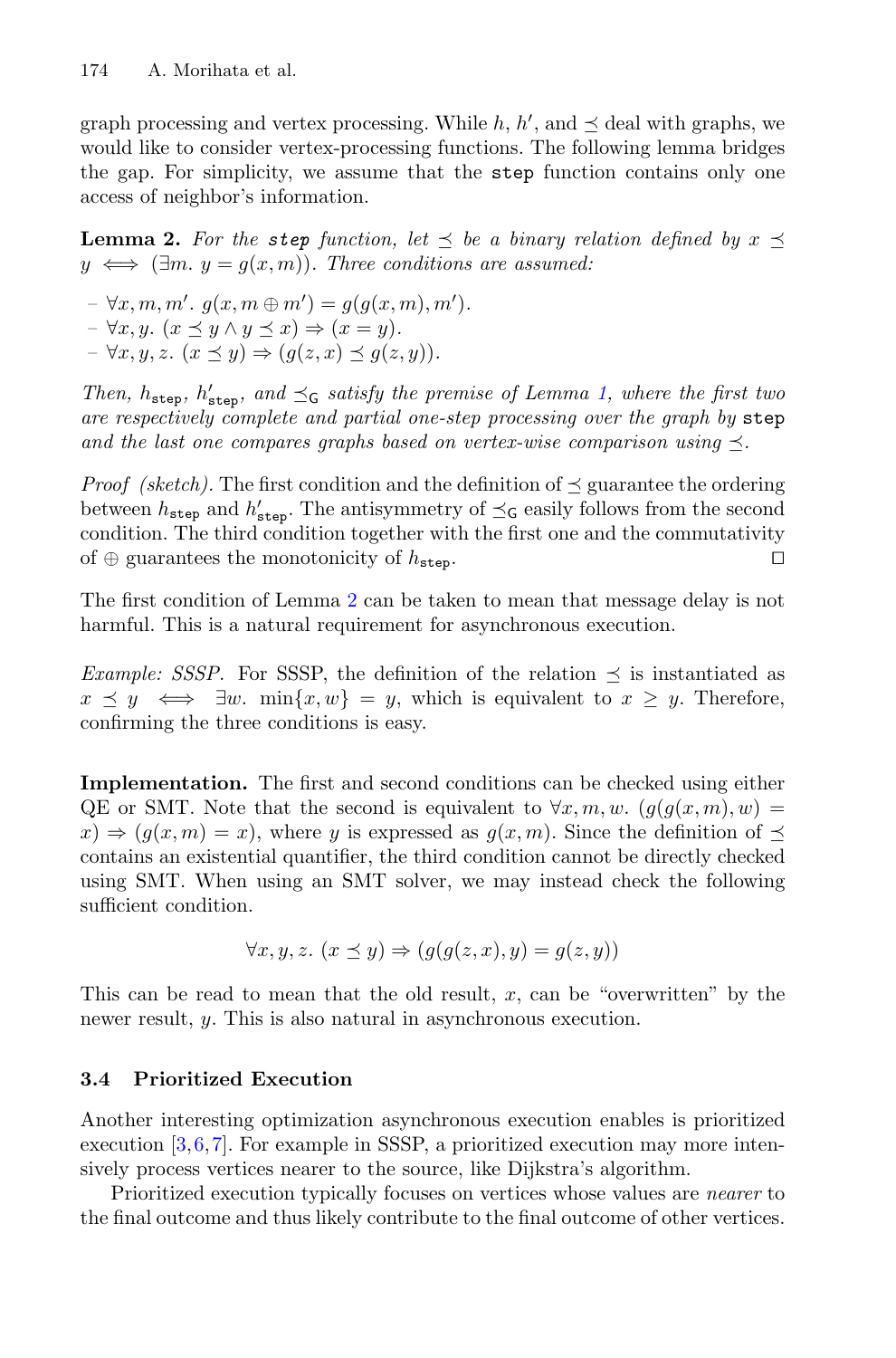Therefore, it is natural to use  $\preceq$  defined in Lemma [1,](#page-7-1) which essentially compares progress in computation, as a priority for processing vertices. For SSSP,  $\prec$  is equivalent to  $\geq$  and thus is a perfect candidate.

However, there are two problems with using  $\prec$  for prioritized execution. First, since its definition contains an existential quantifier, it is essentially not executable unless QE is used. The other, more essential problem is that  $\prec$  may not be a linear order. Nonlinear orders cannot be used for processing vertices efficiently using priority queues. A practical solution to this problem is to check whether a known linear order,  $>$  for example, is consistent with  $\prec$ ; i.e.,  $\forall x, y \ (x \leq y) \Rightarrow (x \geq y)$ . If it is, the linear order can be used for prioritization. Note that an SMT solver can check the condition.

#### <span id="page-9-0"></span>**3.5 Limitation and Generalization**

We have assumed that information reading from neighbors is expressed using the is generator. Use of other kinds of generators, including the one for expressing an aggregator, generally does not introduce any difficulty. We did not assume anything about communication except that the communication topology does not change during computation.

A notable exception is the case of vertex inactivation. Aggregator's result may change regardless of message arrival. Therefore, if the k-th communication is an aggregator, the following condition should be checked instead of Property [\(3\)](#page-6-2).

$$
\left(\bigwedge_{1\leq i\leq n}\neg p_i(\dot{u})\right)\wedge(\forall w_k.\ g(\dot{u},\iota_1,\ldots,w_k,\ldots,\iota_n)=\dot{u})
$$

Namely, the vertex value should not change regardless of the aggregator's value if the vertex receives no message. Since it contains a quantifier, unless QE is used, an executable sufficient condition is needed. A natural candidate is to check the following condition instead.

$$
\forall \dot{u}.\ \left(\bigwedge_{1\leq i\leq n}\neg p_i(\dot{u})\right)\Rightarrow \left(\forall w_k.\ g(\dot{u},\iota_1,\ldots,\iota_k,\ldots,\iota_n)=\dot{u}\right)
$$

If it holds, a vertex having  $\dot{u}$  can be inactivated if  $(\bigwedge_{1 \leq i \leq n} \neg p_i(\dot{u}))$  holds. The condition can be checked using SMT.

We have considered only a certain form of programs. For example, termination conditions other than Fix and the other graph processing higher-order functions were neglected. The restriction is theoretically not essential. The Fregel compiler normalizes other forms of programs into exactly the one in Fig. [3.](#page-4-1) Nevertheless, from the practical perspective, since the normalization complicates programs, it is questionable whether normalized programs can be effectively optimized.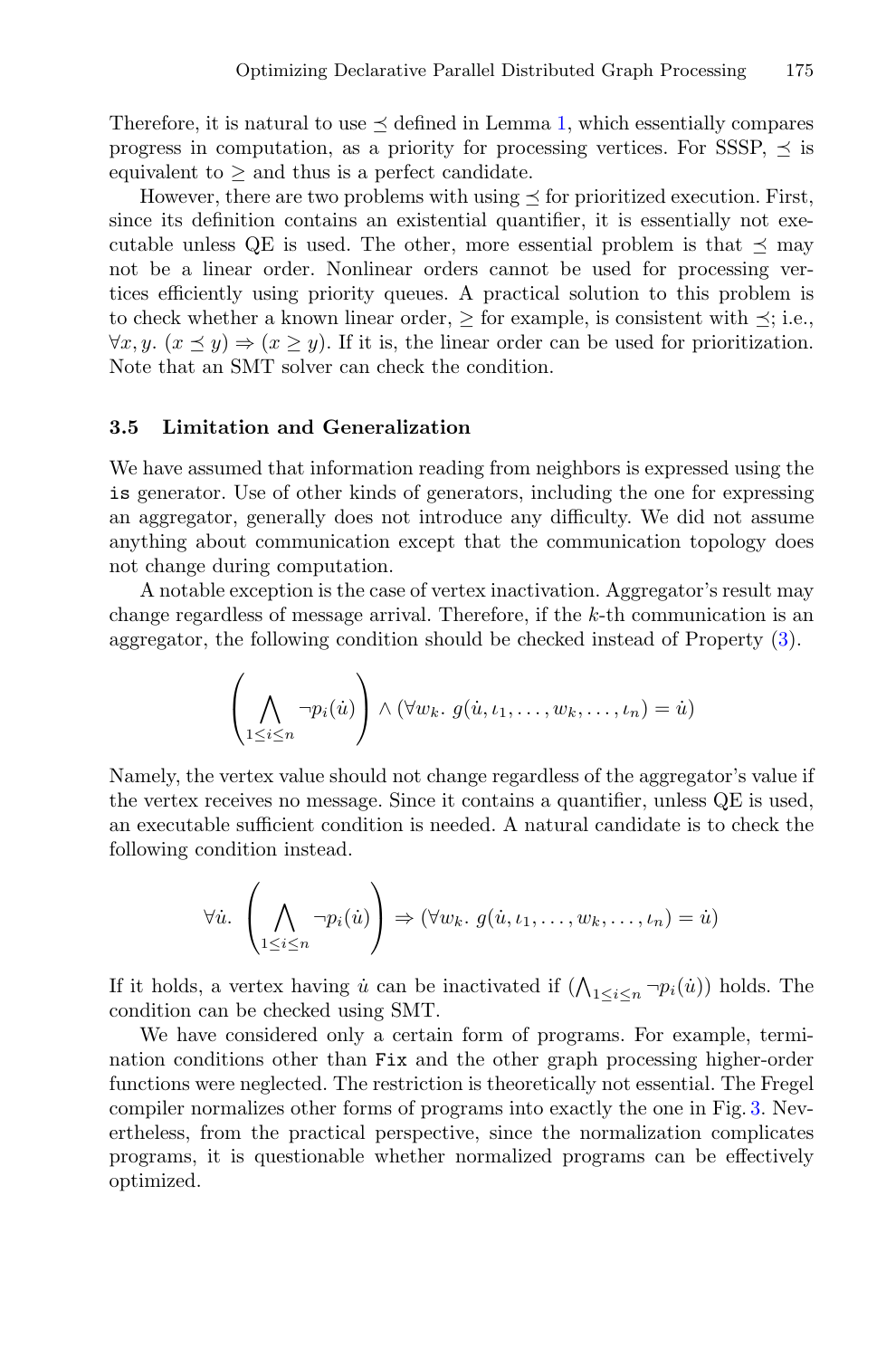# <span id="page-10-0"></span>**4 Implementation and Evaluation**

The feasibility of our method was evaluated by implementing it in the Fregel compiler.

| Name        | #Vertices | #Edges     |
|-------------|-----------|------------|
| WebBerkStan | 685,230   | 7,600,595  |
| RoadNet-PA  | 1,088,092 | 1,541,898  |
| Rand-1M10M  | 1,000,000 | 10,000,000 |

<span id="page-10-2"></span>**Table 1.** Graphs for experiments

#### **4.1 Implementation**

The implementation uses the Z[3](#page-10-1) SMT solver<sup>3</sup> (version 4.3.2). Because the current Fregel backend, Giraph, does not support asynchronous execution, we implemented only communication reduction and vertex inactivation. There is no conceptual difficulty in implementing the other optimizations.

The implementation was mostly straightforward. It may be worth noting that the units for minimum and maximum, respectively  $-\infty$  and  $\infty$ , are necessary for vertex inactivation. We prepared numerals with  $-\infty$  and  $\infty$  and used them instead of the one conventionally used, such as Int.

### **4.2 Setup of Experiments**

We applied our optimizations to three Fregel programs:

- SSSP: the SSSP program shown in Fig. [2.](#page-3-1)
- PageRank: a program that calculates PageRank by repeatedly calculating a weighted sum of the surrounding vertices' values (30 iterations).
- SCC: a program that calculates strongly connected components by repeatedly finding a strongly connected component by a fregel function, which propagates the maximum vertex id, and then removing that component from the graph [\[14](#page-14-8)].

For each of them, we considered four programs: the original Fregel program, one to which only the communication reduction was applied (CR), one to which the communication reduction and vertex inactivation were applied  $(CR+VI)$ , and a handwritten Giraph program.

We prepared three graphs: WebBerkStan, RoadNet-PA, and Rand1M-10M (Table [1\)](#page-10-2). The first two were obtained from the Stanford Large Network Dataset Collection  $4$ . The former is a web graph; the latter is a road network. The last one

 $3$  Z3 Solver: [https://z3.codeplex.com/.](https://z3.codeplex.com/)

<span id="page-10-3"></span><span id="page-10-1"></span><sup>4</sup> [https://snap.stanford.edu/data/.](https://snap.stanford.edu/data/)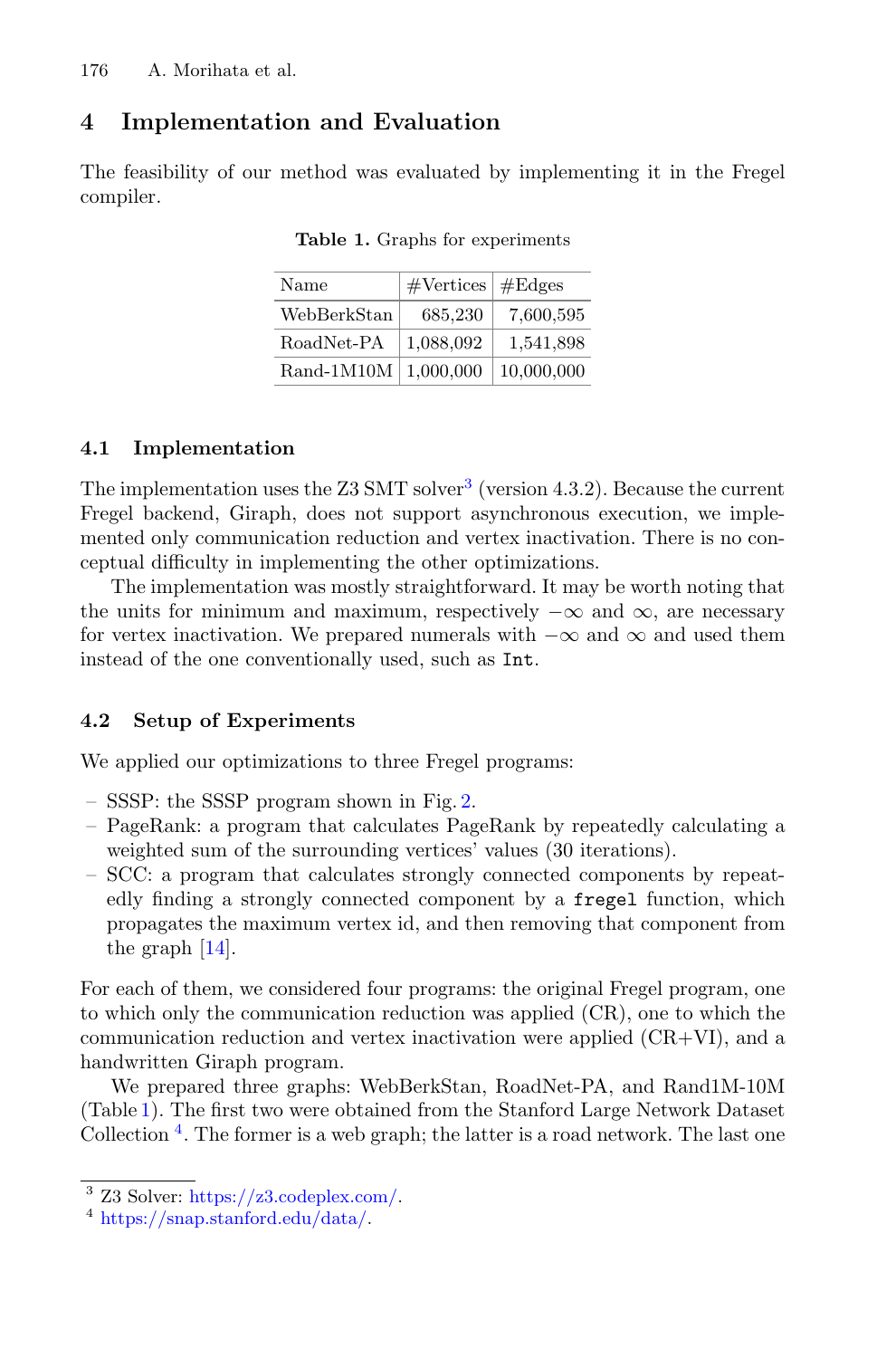|                      | Original | CR     | $CR+VI$ | Handwritten |
|----------------------|----------|--------|---------|-------------|
| SSSP/WebBerkStan     | 233.2    | 54.2   | 46.0    | 26.8        |
| SSSP/RoadNet-PA      | 146.4    | 70.8   | 47.2    | 32.1        |
| SSSP/Rand-1M10M      | 16.9     | 7.3    | 7.4     | 4.6         |
| PageRank/WebBerkStan | 20.8     |        |         | 12.7        |
| PageRank/RoadNet-PA  | 12.6     |        |         | 7.6         |
| PageRank/Rand-1M10M  | 26.1     |        |         | 17.1        |
| SCC/WebBerkStan      | 1765.2   | 1413.1 |         | 254.9       |
| SCC/RoadNet-PA       | 326.7    | 154.9  |         | 55.5        |
| $SCC/Rand-1M10M$     | 35.4     | 28.1   |         | 12.6        |

<span id="page-11-0"></span>**Table 2.** Performances of programs (unit: seconds)

is a graph generated by randomly connecting vertices. All graphs are directed. RoadNet-PA is symmetric, i.e., each edge accompanies the reverse edge.

The environment for the experiment was a PC cluster consisting of 16 computational nodes. Each node consisted of Intel Core i5 CPUs (nine of them were Core i5-2500, and the other seven were i5-7600), 8-GB memory, and a 128-GB SSD. As the backend of Fregel, we used Giraph 1.3.0, Hadoop 1.2.1, and Java 1.8.0 141 running on Debian 4.9.6-3. We used 16 workers for each experiment.

#### **4.3 Results**

For all programs, optimizations were performed immediately (within 0.1 s). For SSSP, both communication reduction and vertex inactivation were possible. For PageRank, both optimizations were impossible. For SCC, although the optimizer guaranteed that both optimizations were possible, the Fregel compiler could not introduce vertex inactivation because Giraph does not support vertex reactivation after all the vertices become inactive. If vertices are inactivated based on Property [3,](#page-6-2) after finding a strongly connected component, they should be reactivated to find another strongly connected component. The handwritten Giraph program instead inactivates vertices that are removed from the graph. This optimization is impossible based on Property [3](#page-6-2) because its justification requires an analysis beyond a single fregel function.

As shown in Table [2,](#page-11-0) the original program for SSSP were significantly slower than the handwritten program. Our optimization removed most of the inefficiencies, leading to a program that were roughly only 1.5 times as slow as the handwritten one. Although our method was not able to optimize PageRank, the difference between the original and the handwritten programs was relatively small. For SCC, while the communication reduction was effective, absence of the vertex inactivation make the optimized program less efficient than the case of SSSP. The program is especially slow for WebBerkStan. We guess that the inefficiency comes from the iterative nature of the SCC algorithm, which requires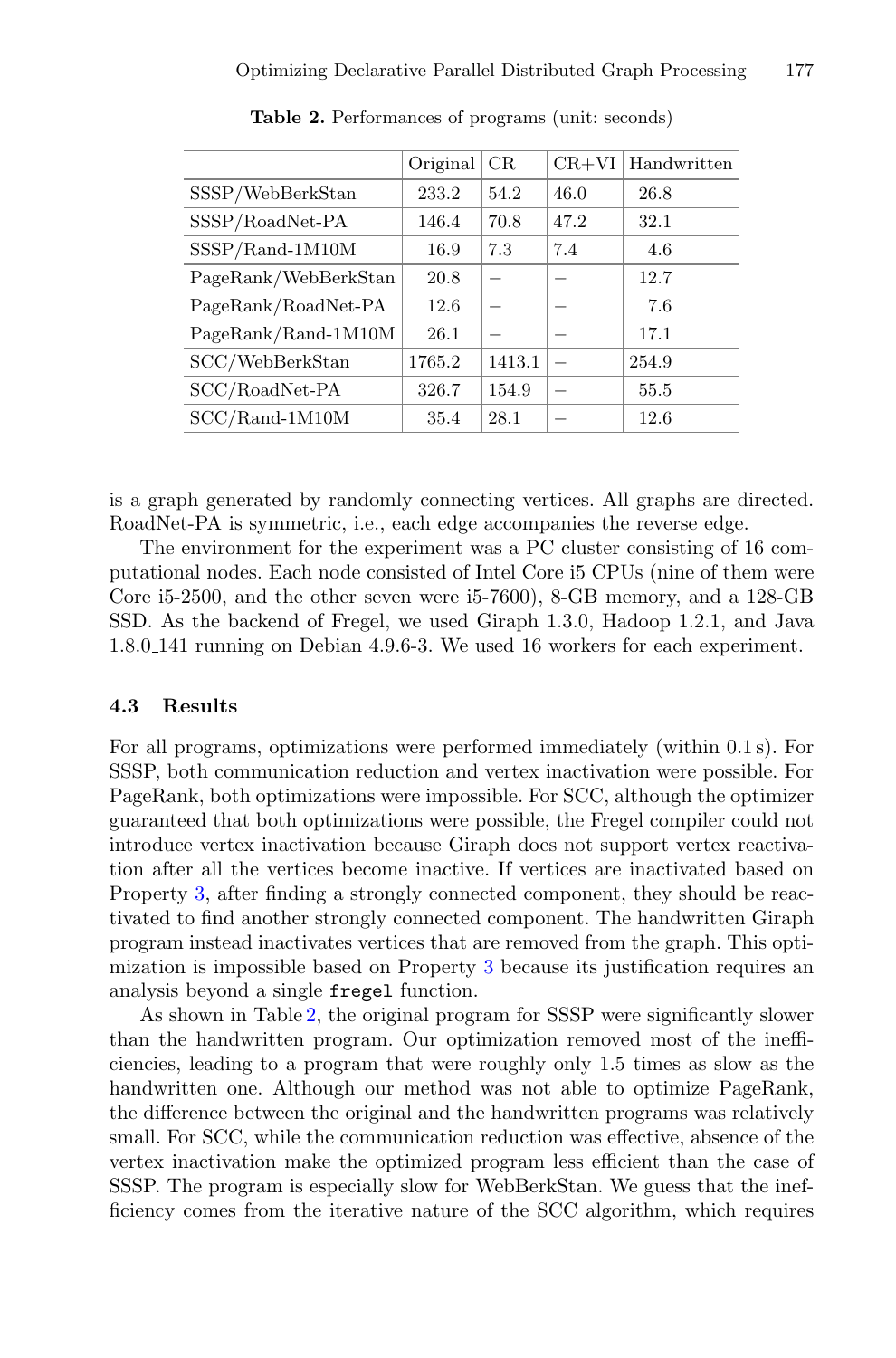a lot of supersteps (thereby synchronization barriers) for analyzing graphs that contain many strongly connected components.

**Possibility of Other Optimizations.** For SSSP and SCC, the other optimizations, barrier removal and prioritized execution, are theoretically applicable. They may be effective especially for SCC. The maximum vertex id is intensively propagated without being interrupted by barriers. Lemma [2](#page-8-1) cannot be applied to PageRank. Existing asynchronous implementations of PageRank use the previous messages of neighbors if new ones have not yet arrived. Lemma [2](#page-8-1) considers processing computations using arrived messages only.

### **5 Related Work**

As mentioned in the introduction, the optimizations discussed are not new. Vertex inactivation is a part of the core functionality of Pregel [\[1](#page-13-0)]. The communication reduction technique for SSSP was also reported [\[1](#page-13-0)]. Many VcGP frameworks use asynchronous execution [\[15](#page-14-9)[–17\]](#page-14-10); moreover, some combine asynchronous and synchronous execution to further improve efficiency  $[2,3]$  $[2,3]$  $[2,3]$ . Some frameworks [\[3](#page-13-3),[6,](#page-14-7)[7\]](#page-14-0) support prioritized execution as well. The effectiveness of these optimizations has been intensively studied. Our contribution is their automation using constraint solvers.

Modern constraint solving techniques including QE and SMT have been used for program analysis and synthesis [\[18\]](#page-14-11). A typical application is optimization of nested loops, especially *stencil* loops [\[19](#page-14-12)[–21](#page-15-0)]. Our optimization can be understood as a variant of such loop optimizations. For instance, introduction of asynchronous execution is essentially an exchange of the inner and outer loops, which is a typical application of constraint solving techniques. From this perspective, the distinctive feature of our study is that it deals with graph manipulation programs. Graph manipulation tends to form irregular complex loops and may not be captured by formalisms supported by constraint solvers, e.g., a system of linear inequalities. Our study focused on VcGP rather than general graph processing and provided a supporting lemmas (Lemmas [1](#page-7-1) and [2\)](#page-8-1) that enable constraint solvers to perform optimizations.

Most related systems are Elixir [\[6](#page-14-7)[,22](#page-15-1)] and Distributed SociaLite [\[23\]](#page-15-2). Elixir automatically derives efficient distributed graph processing from the logical specifications of the output graph. It uses an SMT solver to specify the vertices that should be processed at each step. Distributed SociaLite is a graph processing language similar to Datalog. It accelerates SSSP-like computation by using the generalized  $\Delta$ -stepping algorithm [\[24](#page-15-3)], in which vertices are processed according to a special priority, if a certain kind of monotonicity property is detected. Both start from declarative programs and apply nontrivial optimizations by analyzing certain properties. Unfortunately, both require programmers to provide some clues for optimizations. For instance, with Elixir, programmers should specify the conditions for sending messages and the priorities for processing vertices. With Distributed SociaLite, the generalized  $\Delta$ -stepping is applied only if programmers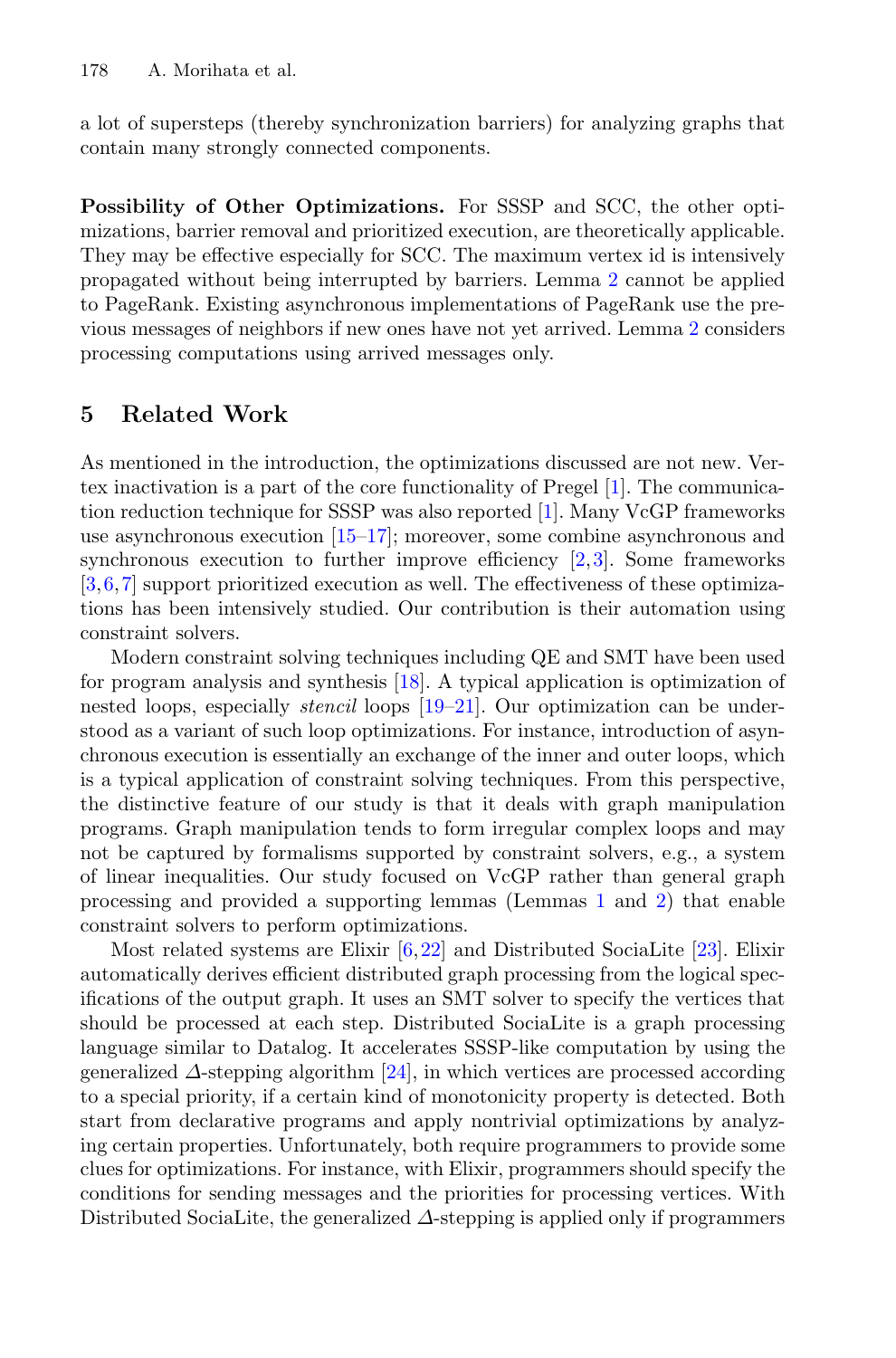use certain operators. In addition, both frameworks are based on asynchronous execution. We have shown that intensive use of constraint solvers enables many interesting optimizations to be applied to nearly annotation-free deterministic programs.

## **6 Conclusion and Future Work**

We have developed a method of automatically applying nontrivial optimizations to declarative VcGP programs. The key is the use of constraint solvers to reveal the program properties. In our experiments, optimizations were achieved within a realistic time frame and led to significant performance improvement.

We are developing another backend of Fregel based on  $Pregel+<sup>5</sup>$  $Pregel+<sup>5</sup>$  $Pregel+<sup>5</sup>$ . The new backend will enable more rigorous evaluation of our method.

Our approach to optimize Fregel programs can be used for other declarative graph processing frameworks [\[6](#page-14-7)[,7](#page-14-0)[,22](#page-15-1),[23,](#page-15-2)[25\]](#page-15-4). These frameworks generally require users to write specific programs (e.g., adding annotations and/or invoking certain API functions) in order to apply nontrivial optimizations. It would be interesting if constraint solvers enabled these optimizations to be applied to naively written programs.

**Acknowledgements.** The authors are grateful to Shigeyuki Sato for discussion with him about related work. This study is partly supported by JSPS Kakenhi JP26280020 and JP15K15965.

# **References**

- <span id="page-13-0"></span>1. Malewicz, G., Austern, M.H., Bik, A.J.C., Dehnert, J.C., Horn, I., Leiser, N., Czajkowski, G.: Pregel: a system for large-scale graph processing. In: Elmagarmid, A.K., Agrawal, D. (eds.) Proceedings of the ACM SIGMOD International Conference on Management of Data, SIGMOD 2010, pp. 135–146. ACM (2010)
- <span id="page-13-4"></span>2. Xie, C., Chen, R., Guan, H., Zang, B., Chen, H.: SYNC or ASYNC: time to fuse for distributed graph-parallel computation. In: Cohen, A., Grove, D. (eds.) Proceedings of the 20th ACM SIGPLAN Symposium on Principles and Practice of Parallel Programming, PPoPP 2015, pp. 194–204. ACM (2015)
- <span id="page-13-3"></span>3. Liu, Y., Zhou, C., Gao, J., Fan, Z.: Giraphasync: supporting online and offline graph processing via adaptive asynchronous message processing. In: Mukhopadhyay, S., Zhai, C., Bertino, E., Crestani, F., Mostafa, J., Tang, J., Si, L., Zhou, X., Chang, Y., Li, Y., Sondhi, P. (eds.) Proceedings of the 25th ACM International Conference on Information and Knowledge Management, CIKM 2016, pp. 479–488. ACM (2016)
- <span id="page-13-1"></span>4. Tian, Y., Balmin, A., Corsten, S.A., Tatikonda, S., McPherson, J.: From "think like a vertex" to "think like a graph". PVLDB **7**(3), 193–204 (2013)
- <span id="page-13-2"></span>5. Quamar, A., Deshpande, A., Lin, J.J.: NScale: neighborhood-centric large-scale graph analytics in the cloud. VLDB J. **25**(2), 125–150 (2016)

<span id="page-13-5"></span> $5$  Pregel $+$ : [www.cse.cuhk.edu.hk/pregelplus/.](www.cse.cuhk.edu.hk/pregelplus/)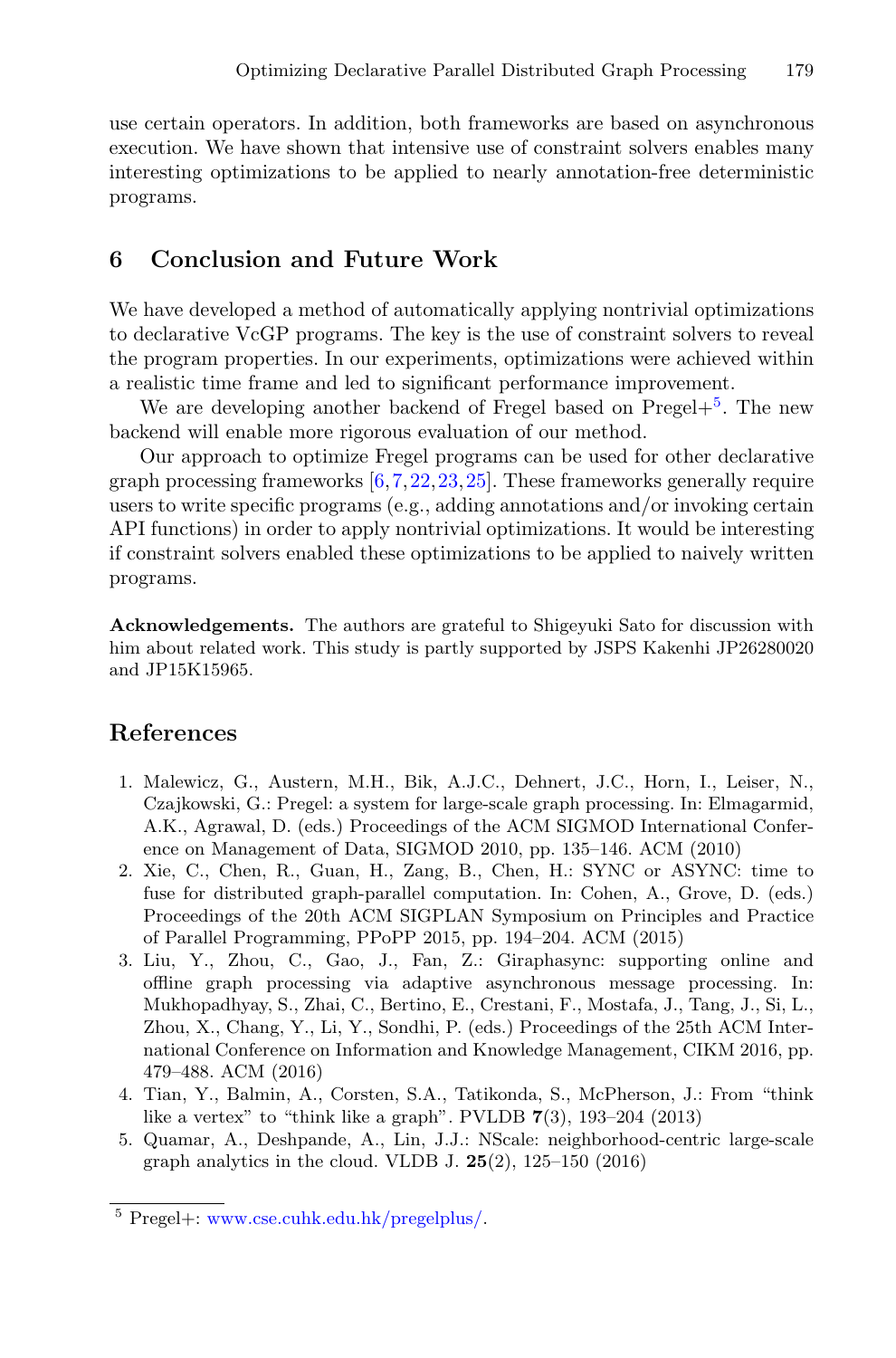- <span id="page-14-7"></span>6. Prountzos, D., Manevich, R., Pingali, K.: Elixir: a system for synthesizing concurrent graph programs. In: Leavens, G.T., Dwyer, M.B. (eds.) Proceedings of the 27th Annual ACM SIGPLAN Conference on Object-Oriented Programming, Systems, Languages, and Applications, OOPSLA 2012, part of SPLASH 2012, pp. 375–394. ACM (2012)
- <span id="page-14-0"></span>7. Cruz, F., Rocha, R., Goldstein, S.C.: Declarative coordination of graph-based parallel programs. In: Asenjo, R., Harris, T. (eds.) Proceedings of the 21st ACM SIG-PLAN Symposium on Principles and Practice of Parallel Programming, PPoPP 2016, pp. 4:1–4:12. ACM (2016)
- <span id="page-14-1"></span>8. Emoto, K., Matsuzaki, K., Hu, Z., Morihata, A., Iwasaki, H.: Think like a vertex, behave like a function! A functional DSL for vertex-centric big graph processing. In: Garrigue, J., Keller, G., Sumii, E. (eds.) Proceedings of the 21st ACM SIGPLAN International Conference on Functional Programming, ICFP 2016, pp. 200–213. ACM (2016)
- <span id="page-14-2"></span>9. Caviness, B.F., Johnson, J.R. (eds.): Quantifier Elimination and Cylindrical Algebraic Decomposition. Springer, Vienna (1998). [https://doi.org/10.1007/978-3-](https://doi.org/10.1007/978-3-7091-9459-1) [7091-9459-1](https://doi.org/10.1007/978-3-7091-9459-1)
- <span id="page-14-3"></span>10. de Moura, L.M., Bjørner, N.: Satisfiability modulo theories: introduction and applications. Commun. ACM **54**(9), 69–77 (2011)
- <span id="page-14-4"></span>11. Valiant, L.G.: A bridging model for parallel computation. Commun. ACM **33**(8), 103–111 (1990)
- <span id="page-14-5"></span>12. Yan, D., Cheng, J., Lu, Y., Ng, W.: Effective techniques for message reduction and load balancing in distributed graph computation. In: Gangemi, A., Leonardi, S., Panconesi, A. (eds.) Proceedings of the 24th International Conference on World Wide Web, WWW 2015, pp. 1307–1317. ACM (2015)
- <span id="page-14-6"></span>13. Verma, S., Leslie, L.M., Shin, Y., Gupta, I.: An experimental comparison of partitioning strategies in distributed graph processing. PVLDB **10**(5), 493–504 (2017)
- <span id="page-14-8"></span>14. Salihoglu, S., Widom, J.: Optimizing graph algorithms on pregel-like systems. PVLDB **7**(7), 577–588 (2014)
- <span id="page-14-9"></span>15. Gonzalez, J.E., Low, Y., Gu, H., Bickson, D., Guestrin, C.: PowerGraph: distributed graph-parallel computation on natural graphs. In: Thekkath, C., Vahdat, A. (eds.) Proceedings of the 10th USENIX Symposium on Operating Systems Design and Implementation, OSDI 2012, USENIX Association, pp. 17–30 (2012)
- 16. Low, Y., Gonzalez, J., Kyrola, A., Bickson, D., Guestrin, C., Hellerstein, J.M.: Distributed graphlab: a framework for machine learning in the cloud. PVLDB **5**(8), 716–727 (2012)
- <span id="page-14-10"></span>17. Han, M., Daudjee, K.: Giraph unchained: barrierless asynchronous parallel execution in pregel-like graph processing systems. PVLDB **8**(9), 950–961 (2015)
- <span id="page-14-11"></span>18. Gulwani, S., Polozov, O., Singh, R.: Program synthesis. Found. Trends Program. Lang. **4**(1–2), 1–119 (2017)
- <span id="page-14-12"></span>19. Größlinger, A., Griebl, M., Lengauer, C.: Quantifier elimination in automatic loop parallelization. J. Symb. Comput. **41**(11), 1206–1221 (2006)
- 20. Bondhugula, U., Baskaran, M., Krishnamoorthy, S., Ramanujam, J., Rountev, A., Sadayappan, P.: Automatic transformations for communication-minimized parallelization and locality optimization in the polyhedral model. In: Hendren, L. (ed.) CC 2008. LNCS, vol. 4959, pp. 132–146. Springer, Heidelberg (2008). [https://doi.](https://doi.org/10.1007/978-3-540-78791-4_9) [org/10.1007/978-3-540-78791-4](https://doi.org/10.1007/978-3-540-78791-4_9) 9